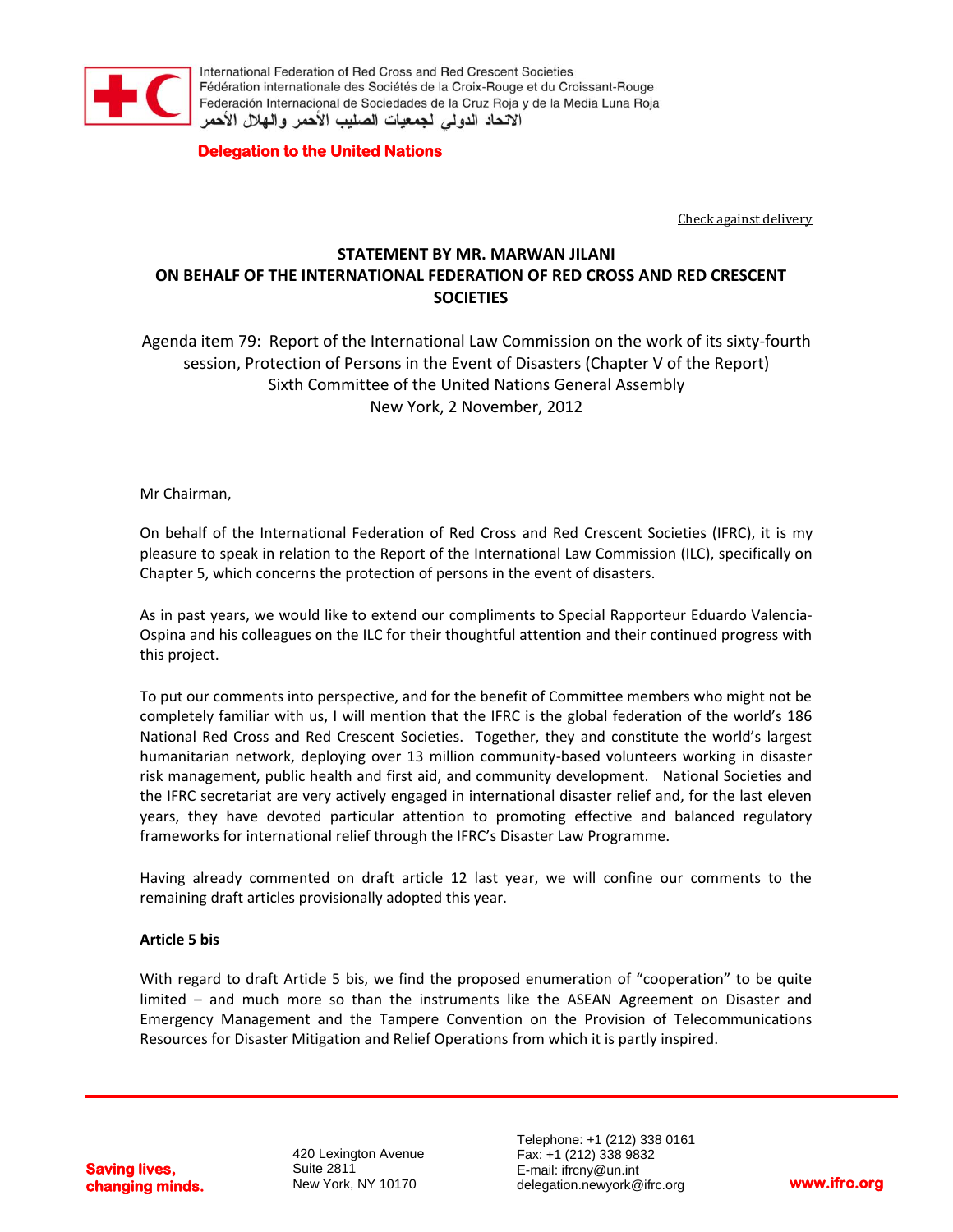We note that the present list seems focused on relief and might be taken to exclude cooperation on disaster risk reduction (despite the fact that the ILC's report indicates that the Special Rapporteur will be addressing disaster prevention at the next session), as well as preparedness for disasters and recovery. We also note that the list omits such common types of cooperation as financial support, technological transfer, training, information-sharing, and joint simulation exercises and planning. We think it would be a pity to fail to encourage and commit to these types of "cooperation" as well.

Moreover, the addition of article 5 bis changes our reading of the existing language of article 5, in ways we find unfortunate. We had thought that the original obligation of cooperation referred not only to states providing assistance but also to those receiving it. We found that general concept to be quite helpful as a building block for more specific language on the facilitation of such assistance to follow in later articles. However, since "cooperation" appears to be defined in article 5 bis in terms of providing assistance, we fear that this interpretation may no longer apply.

#### **Draft Articles 13 and 14**

With regard to draft articles 13 and 14, we are glad to see the ILC affirm two conclusions that we have also drawn from our global consultations on regulatory problems in international disaster response:

- (1) that states should take steps to oversee the quality of incoming international assistance; and
- (2) that they should provide legal facilities to those providing assistance so as to avoid unnecessary delays, restrictions and expense.

As currently drafted, these two articles set out only the very broadest parameters for the regulation and facilitation of international relief. They leave nearly all the detail to be separately and differently determined by every state. This is certainly a good description of how things stand at present, but it must be recognized that the operational value of these general principles will be limited, since they cannot create clear expectations about the concrete rules that will apply as relief personnel and consignments begin to move.

This uncertainty is aggravated by the unfortunate fact that few states have adopted clear domestic rules on these questions, leaving the issue for ad hoc approaches in the midst of a major disaster. For the last five years, the IFRC and its members have been encouraging and supporting interested states to develop such domestic rules, using the "Guidelines for the domestic facilitation and regulation of international disaster relief and initial recovery assistance" as a tool for analysis. There has been some encouraging progress, with ten states have adopted new legislation or procedures and approximately a dozen more currently considering draft legislation, but we are still quite far from the ideal.

We recognize the difficulty the ILC would likely face in attempting to develop detailed rules on international relief which, by their nature, call for more direct negotiation by states themselves. If the draft articles are eventually presented as a draft treaty (a decision, we realize, that has yet to be taken), it would be important to consider revisiting this point.

In the meantime, and without entering into that level of operational detail, we would offer the following suggestions for the existing text: